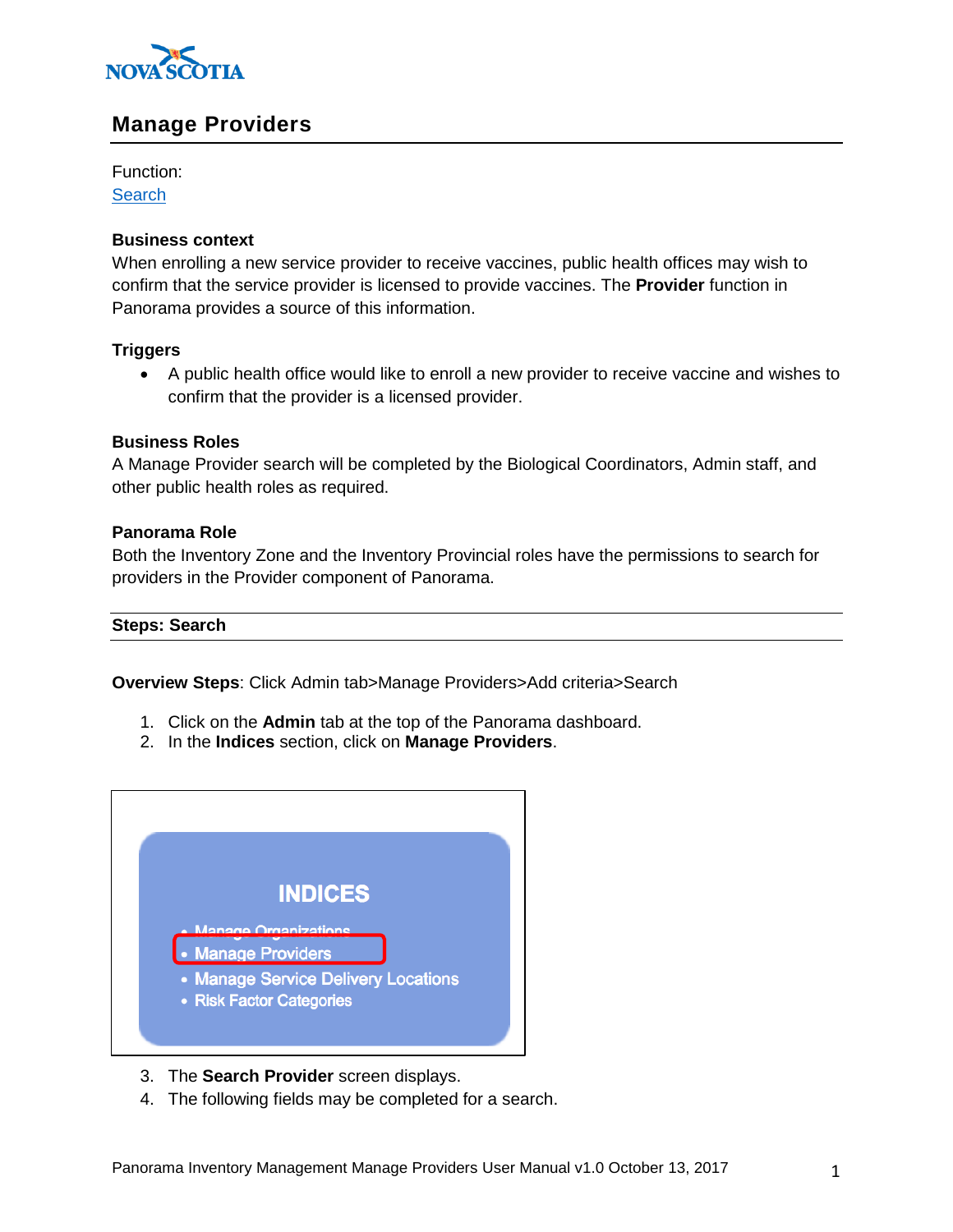

- First Name
- Last Name
- 5. Wildcard searches may be used to support the search process. For example, to generate options for a name starting with A write A%.

| <b>Search Provider</b>     |                                                            |                                                                                                             |                                                       |                                                          |
|----------------------------|------------------------------------------------------------|-------------------------------------------------------------------------------------------------------------|-------------------------------------------------------|----------------------------------------------------------|
| <b>Search Criteria</b>     |                                                            | <b>Contains Data</b>                                                                                        |                                                       | ☆ Hide Criteria                                          |
|                            | by First or Last Name. Wildcard-only searches not allowed. | Wildcard characters % (multiple letters) and _ (single letters) can be used when searching                  |                                                       | Include Inactive<br><b>Providers</b>                     |
| <b>Last Name:</b>          | Smith                                                      | <b>First Name:</b>                                                                                          | $\Lambda$ O/                                          |                                                          |
| <b>Provider Role Type:</b> | <b>Medical Doctor</b>                                      | <b>Provider Role Status:</b>                                                                                | $\checkmark$ Active                                   |                                                          |
|                            |                                                            | To specify an Organization first click on the 'Find' button. Then search, or type the name of the           | Cancelled<br><b>Nullified</b><br>Pending<br>Suspended | to specify, select it and click on 'Select' button. Then |
| click 'Close' to close.    |                                                            | Organization: Top Level > Level 2 (specific one) > Level 3 (specific one) > [Selected Level 4 Organization] | <b>Terminated</b>                                     | <b>Find</b>                                              |
|                            |                                                            |                                                                                                             |                                                       |                                                          |
| <b>More Criteria</b>       |                                                            |                                                                                                             |                                                       | <b><i>V</i></b> Show More Criteria                       |
|                            |                                                            |                                                                                                             |                                                       | Clear<br><b>Retrieve</b><br><b>Search</b><br>Cancel      |
|                            |                                                            |                                                                                                             |                                                       |                                                          |

- Provider Role Type from the dropdown menu.
- Provider Role Status from the dropdown menu.
- Organization
- 6. Click **Search**.
- 7. The results will generate in the **Search Results** section.

| ☆ Hide Search Results<br><b>Search Results</b> |                  |                       |                    |                                  |                   |  |  |  |  |
|------------------------------------------------|------------------|-----------------------|--------------------|----------------------------------|-------------------|--|--|--|--|
| 5 providers found                              |                  |                       |                    | Click on radio button to select. |                   |  |  |  |  |
|                                                |                  |                       |                    |                                  | <b>New Search</b> |  |  |  |  |
| <b>First Name</b>                              | <b>Last Name</b> | <b>Role Type</b>      | <b>Role Status</b> | <b>SDL Name</b>                  | <b>SDL City</b>   |  |  |  |  |
| Aaron                                          | <b>SMITH</b>     | <b>Medical Doctor</b> | Active             |                                  |                   |  |  |  |  |
| Alyssa                                         | <b>SMITH</b>     | <b>Medical Doctor</b> | Active             |                                  |                   |  |  |  |  |
| Amanda                                         | <b>SMITH</b>     | <b>Medical Doctor</b> | Active             |                                  |                   |  |  |  |  |
| Andrew                                         | <b>SMITH</b>     | <b>Medical Doctor</b> | Active             |                                  |                   |  |  |  |  |
| Anita                                          | <b>SMITH</b>     | <b>Medical Doctor</b> | Active             |                                  |                   |  |  |  |  |

- 8. For more detailed search criteria, click the **Show More Criteria** dropdown lists. Criteria includes:
	- Provider Expertise
	- Identifier Type, e.g., license type